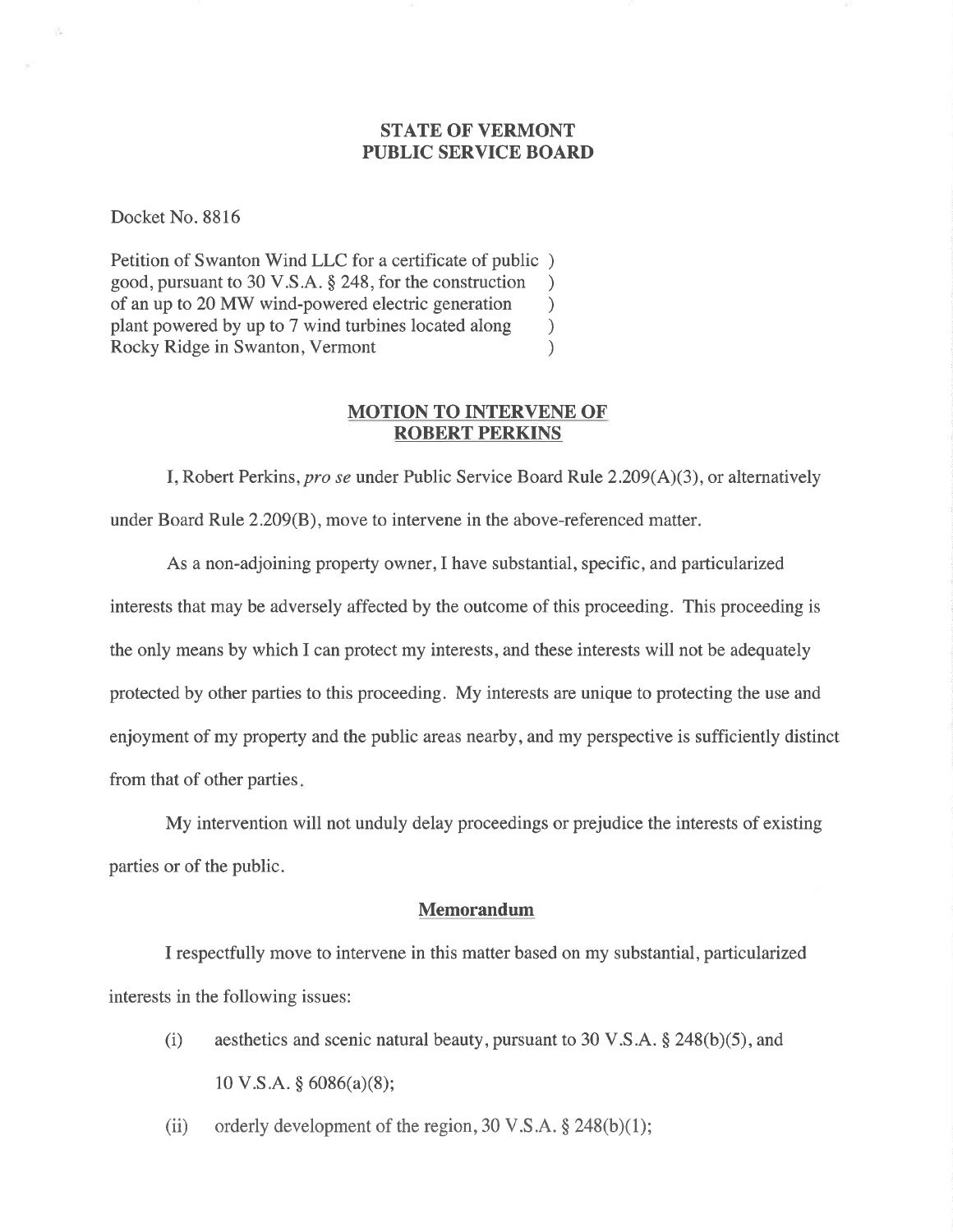Docket No. 8816 Petition of Swanton Wind LLC, pursuant to 30 V.S.A. § 248 Motion to Intervene of Robert Perkins February 16,2017 Page 2 of 6

- (iii) economic benefit to the State and its residents,  $\S$  248(b)(4);
- (iv) public health and safety,  $\S$  248(b)(5);
- (v) water pollution, conservation, and burden on water supply,

 $\S\S 6086(a)(1), (3),$  and (4); and

(vi) wildlife habitat,  $\S 6086(a)(8)$ .

The following argument supports my motion to intervene in this matter.

## I. Legal Standard

Intervention in proceedings before the Board is governed by Board Rule 2.209. Under

Rule 2.209(A), a person upon timely application shall be permitted as of right to intervene in any

proceeding:

(1) when a statute confers an unconditional right to intervene; (2) when a statute confers a conditional right to intervene and the condition or conditions are satisfied; or (3) when the applicant demonstrates a substantial interest which may be adversely affected by the outcome of the proceeding, where the proceeding affords the exclusive means by which the applicant can protect that interest, and where the applicant's interest is not adequately represented by existing parties.

Under Rule 2.209(B), a person upon timely application may in the discretion of the Board

be granted "permissive intervention" in any proceeding when the applicant "demonstrates a

substantial interest that may be affected by the outcome of the proceeding." The Board in

exercising its discretion under this rule shall consider:

(1) whether the applicant's interest will be adequately protected by other parties; (2) whether alternative means exist by which the applicant's interest can be protected; and (3) whether intervention will unduly delay the proceeding or prejudice the interests of existing parties or of the public.

The Board has ruled that, "individual intervenors may bring a perspective sufficiently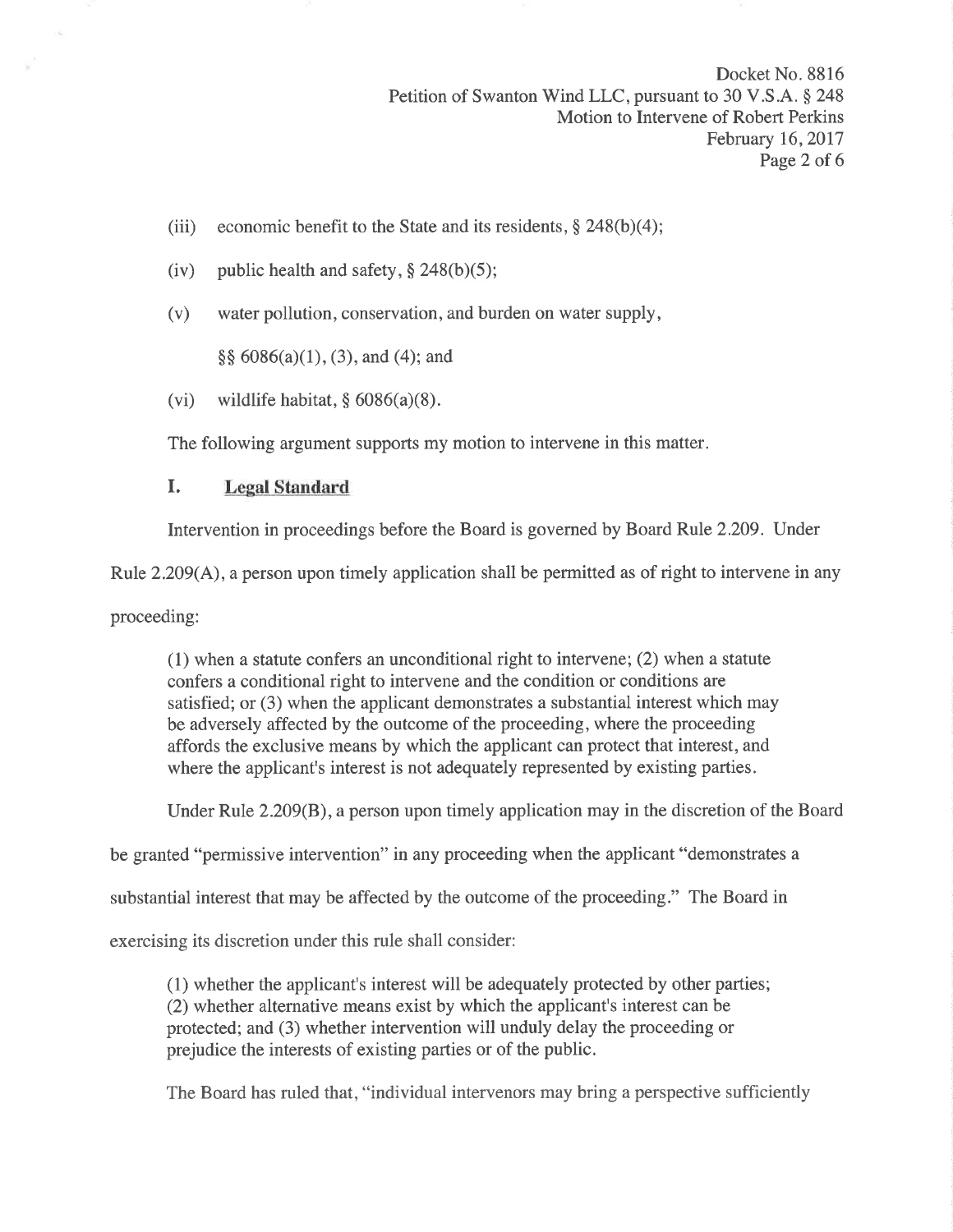distinct from those of existing parties to warrant their participation on specific issues."

For example, the Board has found particularized interest based on the following:

- 1. habitat and natural resources involving deer and black bear; $<sup>2</sup>$ </sup>
- 2. aesthetics based on proximity to the proposed project;<sup>3</sup> and
- 3. stewardship, use, and enjoyment of public resources; $<sup>4</sup>$ </sup>

In proceedings under 30 V.S.A. \$ 248, the Board does not consider interests in private

property.<sup>5</sup>

# II. Potential Impact of the Project on Robert Perkins' Interests

I move to intervene in this matter based on the following facts and applicable law:

## 1. Robert Perkins' Property

I reside at 110 Rapport Drive in North Carolina, but I spend my summers in Vermont at my summer cottage at 563 Simonds Road, Fairfield. My cottage is located on the east side of Fairfield Pond approximately one mile from the site of the proposed Project. The turbines associated with the project would be visible and audible from my cottage, and their sound would be amplified in traveling across the Pond.

I am originally from Vermont. I purchased the cottage in 1975 when I was 25 years old. My decision to buy the cottage was based largely on the scenic views, and the peace and quiet on the Pond. However now we are facing the threat of Industrial Wind spoiling the peace and serenity that we have enjoyed for so many years.

## 2. Aesthetics; Scenic Natural Beauty

My children grew up enjoying the scenic views and peaceful setting of Fairfield Pond, and now my grandkids have the same opportunity. However this important experience that we share over three generations is at risk.

<sup>&</sup>lt;sup>1</sup> Application of Seneca Mountain Wind, LLC, Docket No. 7867, Order of 10/12/12, at 12.<br><sup>2</sup> Application of Seneca Mountain Wind, LLC, Docket No. 7867, Order of 10/12/12, at 2-4, 16-17; Id., Order

of 8/9/13, at 6.<br><sup>3</sup> Petition of Barton Solar LLC, Docket No. 8148, Order of 1/21/14, at 3-4.<br><sup>4</sup> Loint Petition of Green Mountain Power Cornoration, Vermont Electric C

<sup>&</sup>lt;sup>4</sup> Joint Petition of Green Mountain Power Corporation, Vermont Electric Cooperative, Inc., and Vermont Electric Power Company, Inc., Docket No. 7628, Order of 9/3/10, at 12-13.

Vt. Elec. Power Co. v. Bandel, 135 Vt. 141, 145 (1977) ("Proceedings under 30 V.S.A.  $\S$  248 relate only to the issues of public good, not to the interests of private landowners who are or may be involved.").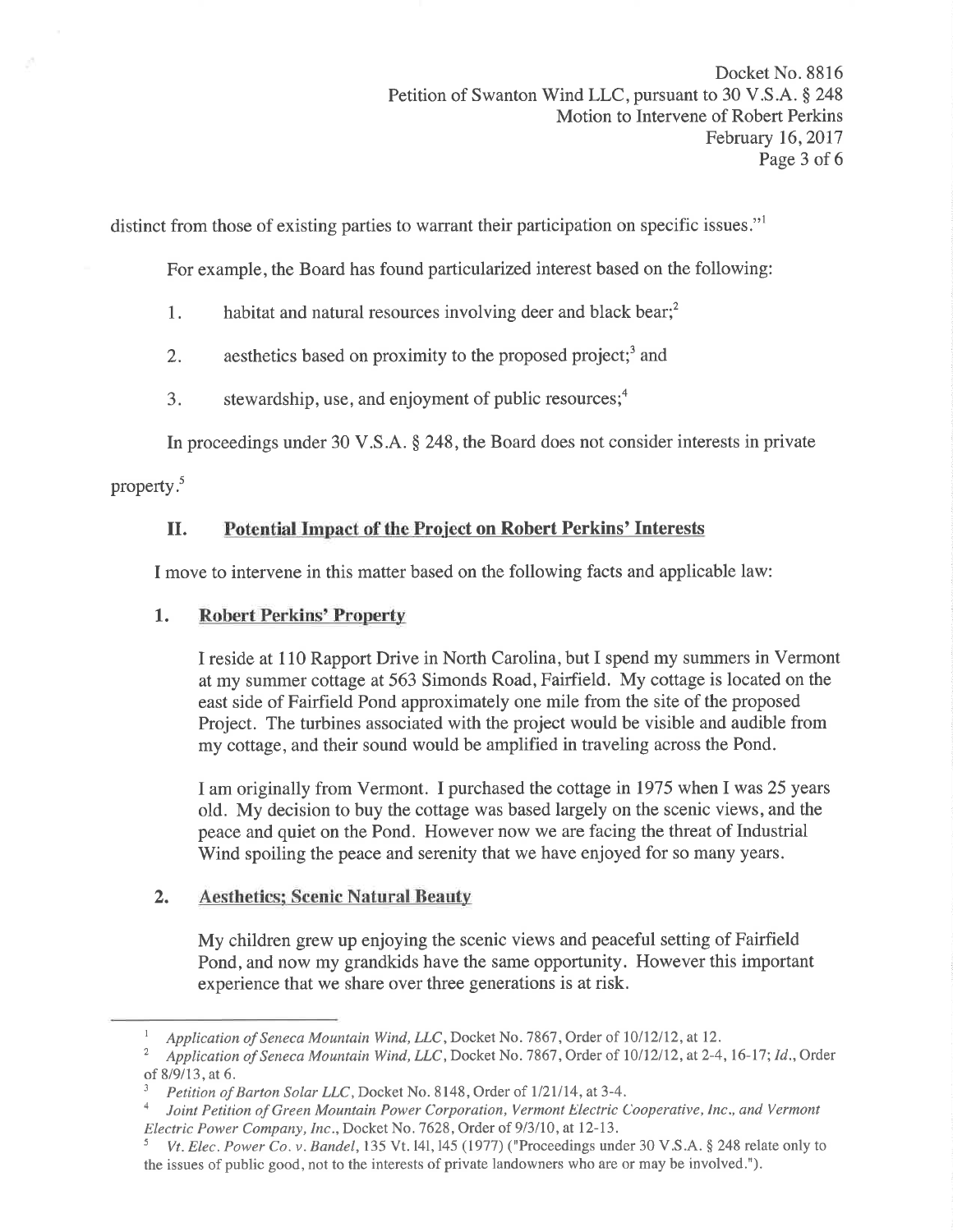The State appears misguided in allowing developers to spoil its land, harm its residents, and destroy the pristine and majestic features of Vermont that we value so highly. In this case, we are concerned that the tranquility of Pond will be disrupted by the intrusive sight and persistent sound generated by the wind turbines.

In sum, construction and operation of the Project would affect my enjoyment of the scenic views and natural setting on my property; and likewise the Project would affect surrounding public areas including Fairfield Pond, the Missisquoi Valley Rail Trail, and nearby roads.

As a long-time neighboring landowner,I have a unique interest and perspective that would not necessarily be represented by other parties, and which may be useful to the Board in determining the outcome of this proceeding.

Therefore, I respectfully move to intervene on these issues.  $10 \text{ V.S.A.}$  \$  $6086(a)(8)$ (scenic natural beauty, aesthetics); and 30 V.S.A.  $\S$  248(b)(5) (aesthetics, natural environment).

### 3. Orderly Development; Economic Benefit to the State

We are gravely concerned over the potential impact of the Project on the value of our real estate. This concern is more than speculation; it is based on well-documented cases in which other wind projects adversely affected the values of nearby homes and cottages.

I understand that in this proceeding my interest in private property may not be considered, however the Project would not only affect the value of my property, but rather all the properties in the surrounding area thereby affecting the regional and statewide economy.

The Project in disrupting a rural setting with an industrial complex would interfere with the orderly development of the region. To illustrate this point, as I previously stated, the prudent and orderly development of the area around Fairfield Pond has enabled three generations in our family to use and enjoy these fine natural resources. Yet to allow the development of the Project would disrupt our lives, and the lives of so many, and generations to come. That type of development is not orderly, and it is not in the Vermont tradition.

Therefore, as a longstanding landowner and native of Vermont, I have a particular interest and perspective in the orderly development of the region, and in the statewide economy, that may be useful to the Board in determining the outcome of this proceeding. Therefore I move to intervene on these issues.  $\S 248(b)(1)$ , and (4), (orderly development, economic benefit to the state).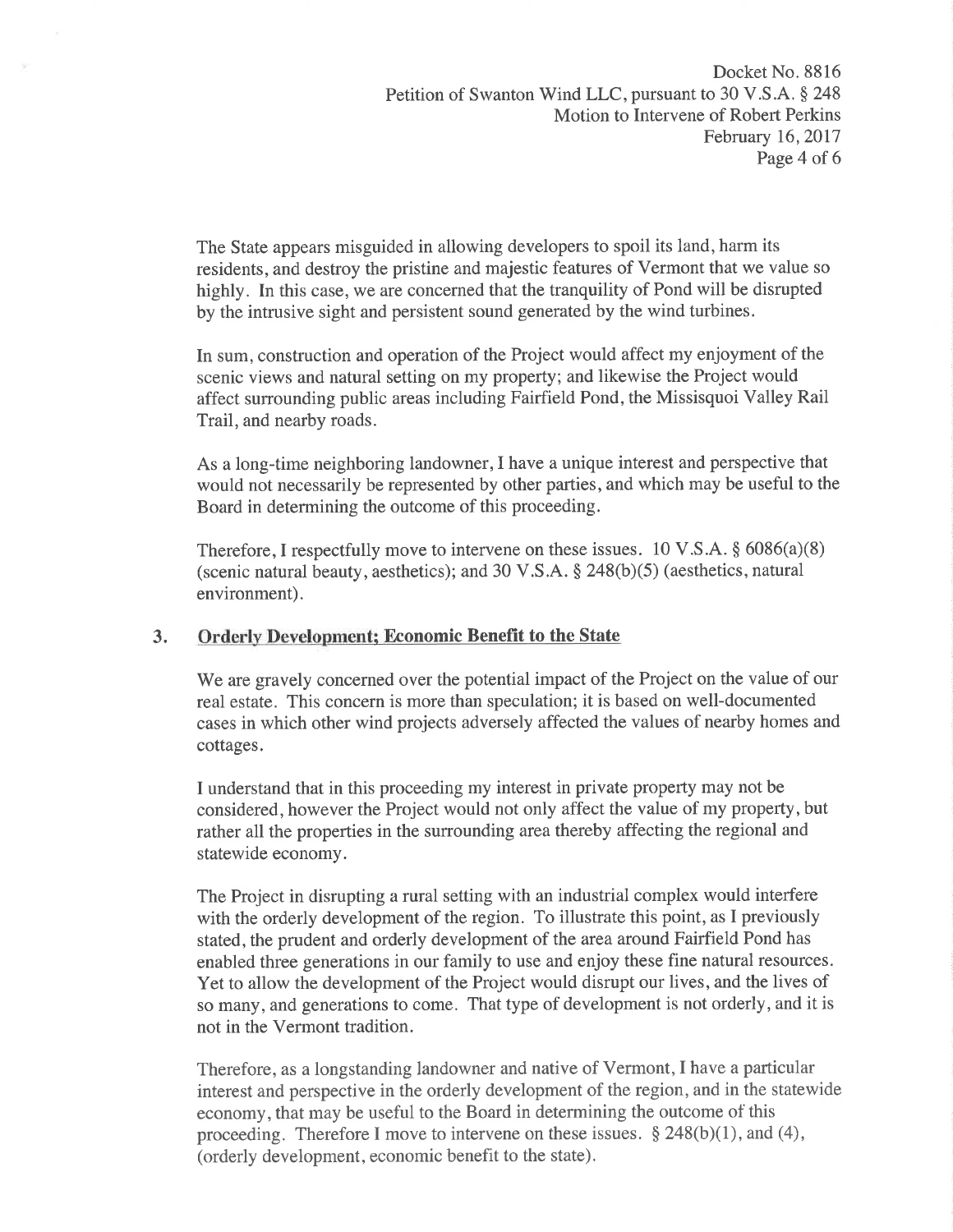Docket No. 8816 Petition of Swanton Wind LLC, pursuant to 30 V.S.A. § 248 Motion to Intervene of Robert Perkins February 16,2017 Page 5 of 6

### 4. Public Health and Safety

We are concerned that our sleeping habits and ability to obtain a restful night's sleep will be impeded by the sound of industrial wind turbines carrying across the Pond.

Additionally, we are concerned that the blasting, drilling, and vibration from routine operation of the Project may damage the foundation of our cottage.

Therefore, as the Project may interfere with my ability to obtain restorative sleep, or may damage the foundation of my cottage, the Project poses a risk to health and safety. As no other party would adequately represent these interests, I should be allowed to intervene on this issue.  $\S$  248(b)(5) (public health and safety).

## 5. Water Quality

We are concerned that water run-off caused by construction or operation of the Project may affect the volume or quality of the water in Fairfield Pond.

Therefore, as a long-time neighbor concerned over the quality of water in the Pond, I move to intervene on this issue.  $\S 6086(a)(1)$ , (3), and (4).

## 6. Wildlife and Habitat

In Fairfield Pond we see Canada geese, cranes, and loons drifting along the waters during the summer. The Project may cause those wild birds to abandon this habitat due to the noise pollution from the turbines, or the danger they face from the spinning turbine blades.

I acknowledge that in this proceeding the Agency of Natural Resources may be best situated to intervene on this issue, however as a long-time landowner and patron of Fairfield Pond, I may provide useful insight into the extent and nature of the impact of the Project on the Pond, thus in the public interest I should be allowed to intervene on this issue.  $§ 6086(a)(8)$ .

### III. Conclusion

While this Project purports to advance the public good, it also raises significant concerns

over the public interest. Therefore, in order to protect myself, my family, and my neighbors

throughout the State,I should be allowed upon the evidence presented herein to intervene in this

proceeding.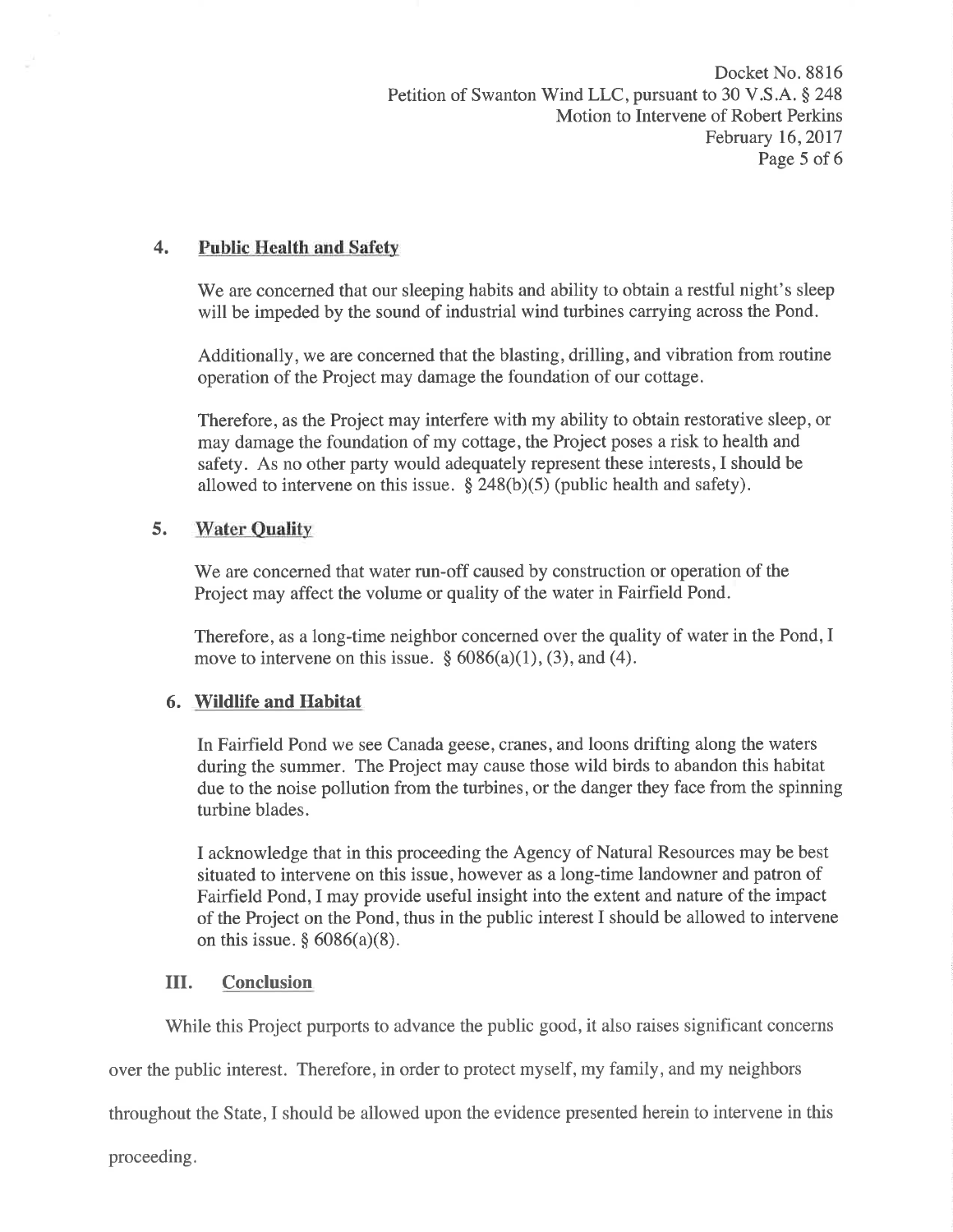Docket No. 8816 Petition of Swanton Wind LLC, pursuant to 30 V.S.A. § 248 Motion to Intervene of Robert Perkins February 16, 2017 Page 6 of 6

Respectfully submitted this 16'h day of February,2Ol7.

By:

Robert Perkins 563 Simonds Road Fairfield, Vermont 05455 (802) 624-6839

110 Rapport Dr. Cary NC. 27519 Perkinsrp@yahoo.com (919) 998-8280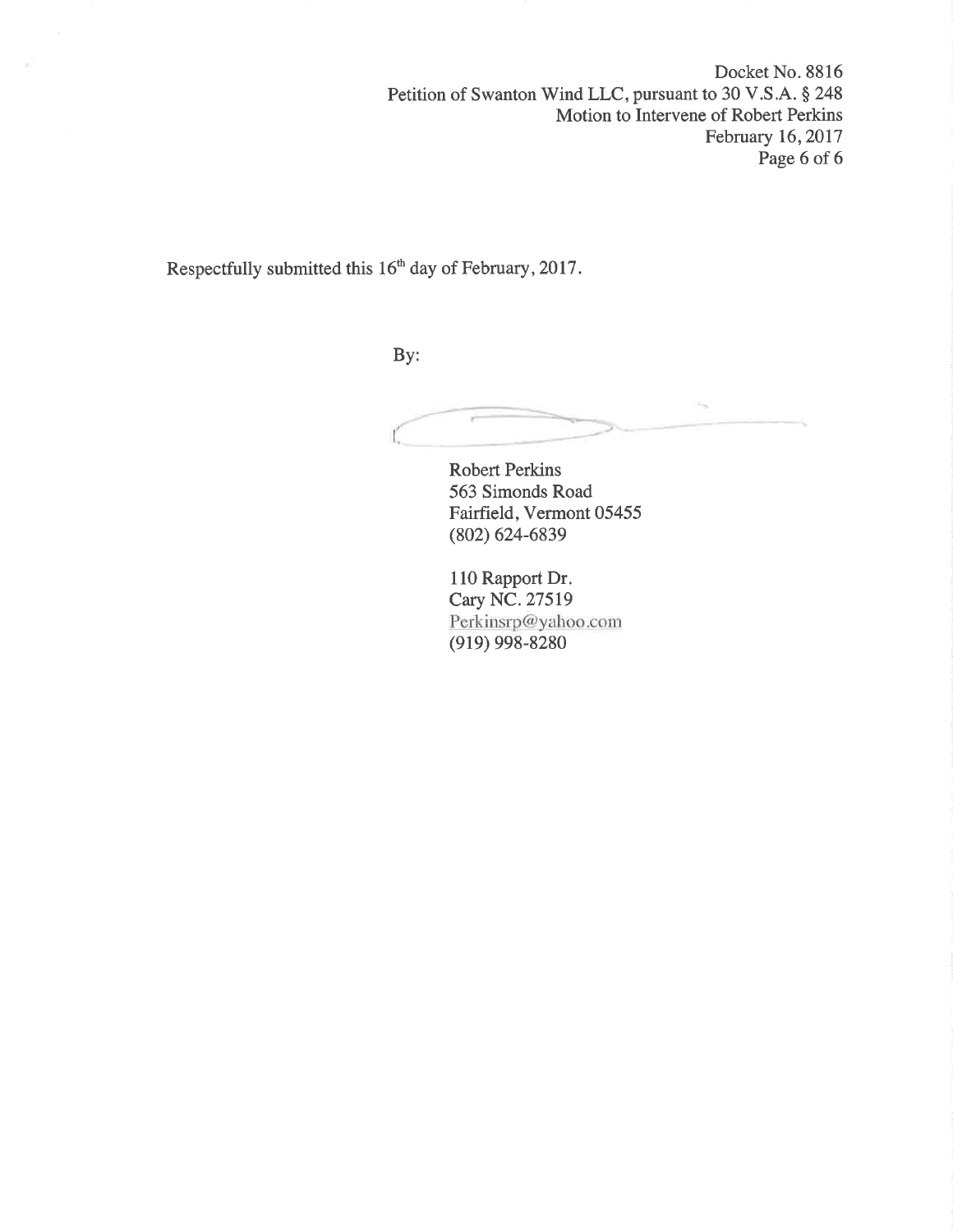#### STATE OF VERMONT PUBLIC SERVICE BOARD

Docket No. 8816

Petition of Swanton Wind LLC for a certificate of public ) good, pursuant to 30 V.S.A. \$ 248, for the construction ) of an up to 20 MW wind-powered electric generation <br>plant powered by up to 7 wind turbines located along plant powered by up to 7 wind turbines located along ) Rocky Ridge in Swanton, Vermont (1998)

#### CERTIFICATE OF SERVICE

We, Brian and Penny Dubie, et.al., certify that on February 16, 2017, copies of the foregoing Notices of Appearance, and Motion to Intervenes of Brian and Penny Dubie, Jeanne Royer, Judith and Patrick Luneau, Karen and Leo Mclaughlin, Sally and Bruce Collopy, Kaye and Frank B. Mehaffey, Jr., Terrance Smith, David A. Goodrich, Robert Perkins, Patricia Messier, Sarah & Ed Ferguson, Ian and Danielle Garrant, Curtis Swan and Sara Luneau-Swan, Dan and Nancy Dunne, Erynn & Tyrell Boudreau, Dennis Hendy and Diane Bell, Mary and Mark Bushey, Steve Woodward, Kenneth Fox, Michelle and Luc Deslandes, David Butterfield, Bradley Stott and Jenniþr Belanger, Clark and Carol Palmer, Paula Pearsall, Greg Pierce and Paula Kane, Mark and Marianne Dubie, Marie and Gil Tremblay, Patricia Rainville and John Smith, Kevin and Dolores Nichols, Jessica Decker and Lance Desautels, Suzanne Seymour, Mary Hunter, Todd Poirier in the above-referenced matter, were served via First-Class U.S. Mail on the interested persons designated in the following Service List.

Respectfully submitted this  $16<sup>th</sup>$  day of February, 2017.

By:  $\sqrt{u}$ Dubio

Brian Dubie Penny Dubie 770 McKenzie Road Fairfield, VT 05455 (802) 734-1877  $p$ ennydubie  $a$ gmail. com